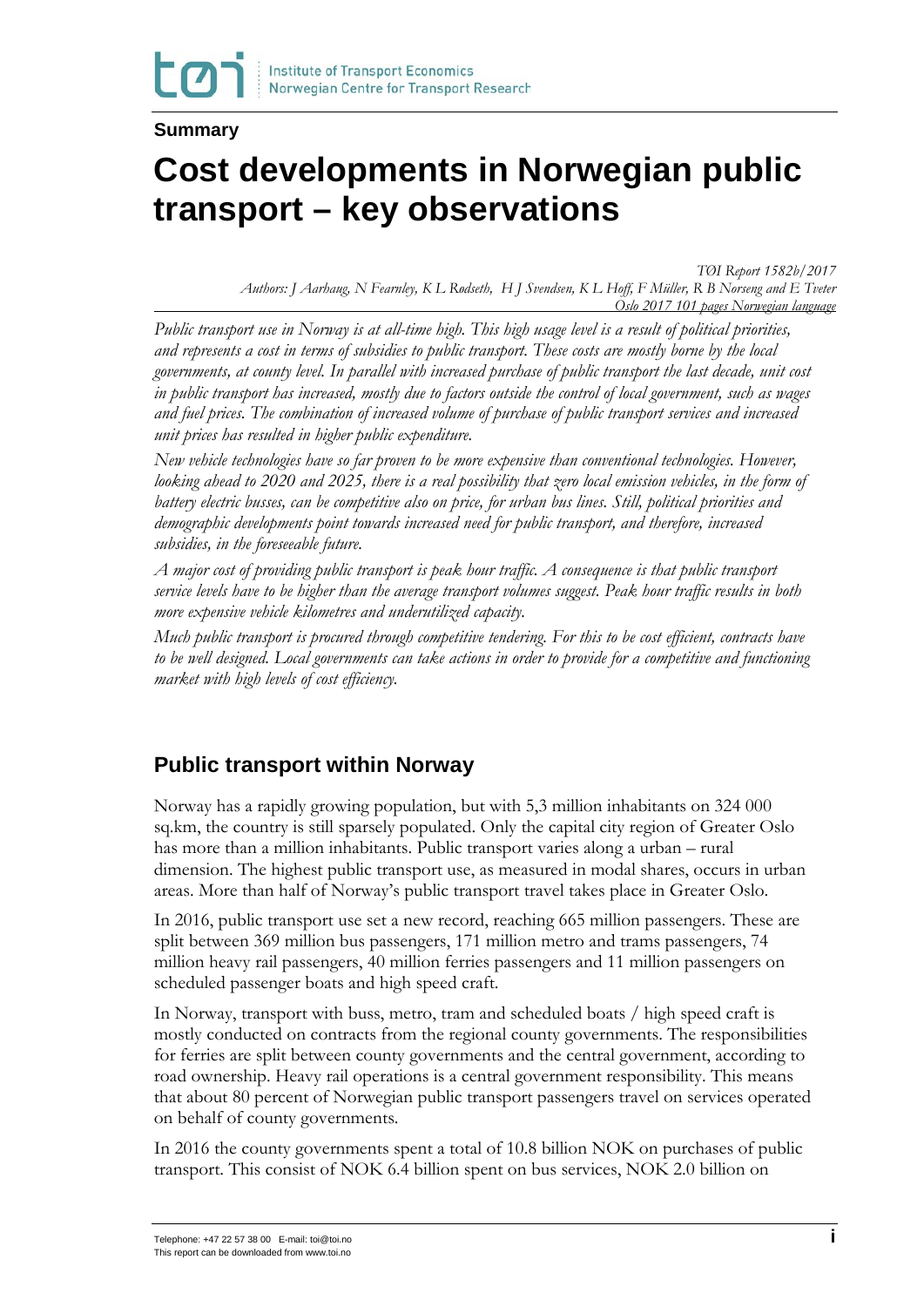ferries, NOK 1.3 billion spent on high speed craft services and NOK 1.1 billion on metros and trams. With the exception of metros and trams, most of this spending was made through competitive tendering, mostly on gross contracts.

Figure S.1 presents developments in ticket revenue and public purchase between 2005 and 2016. County government expenditure on public transport has increased quite sharply. Public expenditure as measured in NOKs per inhabitant has increased by 73 percent in the period and by 50 percent when measured per passenger trip. In contrast to this, passenger payment (or ticket revenue) per public transport trip has remained largely constant. Since passenger numbers have risen steadily over the period, figure S.1 shows that regional governments pay an increasing share of the cost of new passengers.



*Figure S.1. Development in ticket revenues per passenger, public purchase per passenger and public purchase per inhabitant (index, 2010 = 100, Statistics Norway).* 

The cost of public transport provision is defined by the volumes of public transport services purchased multiplied with unit price. Between 2010 and 2017, both volumes and unit prices have increased considerably.

# **Cost structure**

A considerable proportion of the costs of public transport provision is determined by factors that lie outside of the regional counties' control and even outside of the public transport operator's control. This relates to, *inter alia*, wage levels (which follow national tariffs in Norway), fuel prices, capital costs, and so on. All public transport modes face the same cost types. However, their share of total cost differs between the public transport modes. The most important cost elements include:

- Personnel labour
- Repair and maintenance
- Fuel
- Administration
- Other operating costs
- Capital costs capital and interest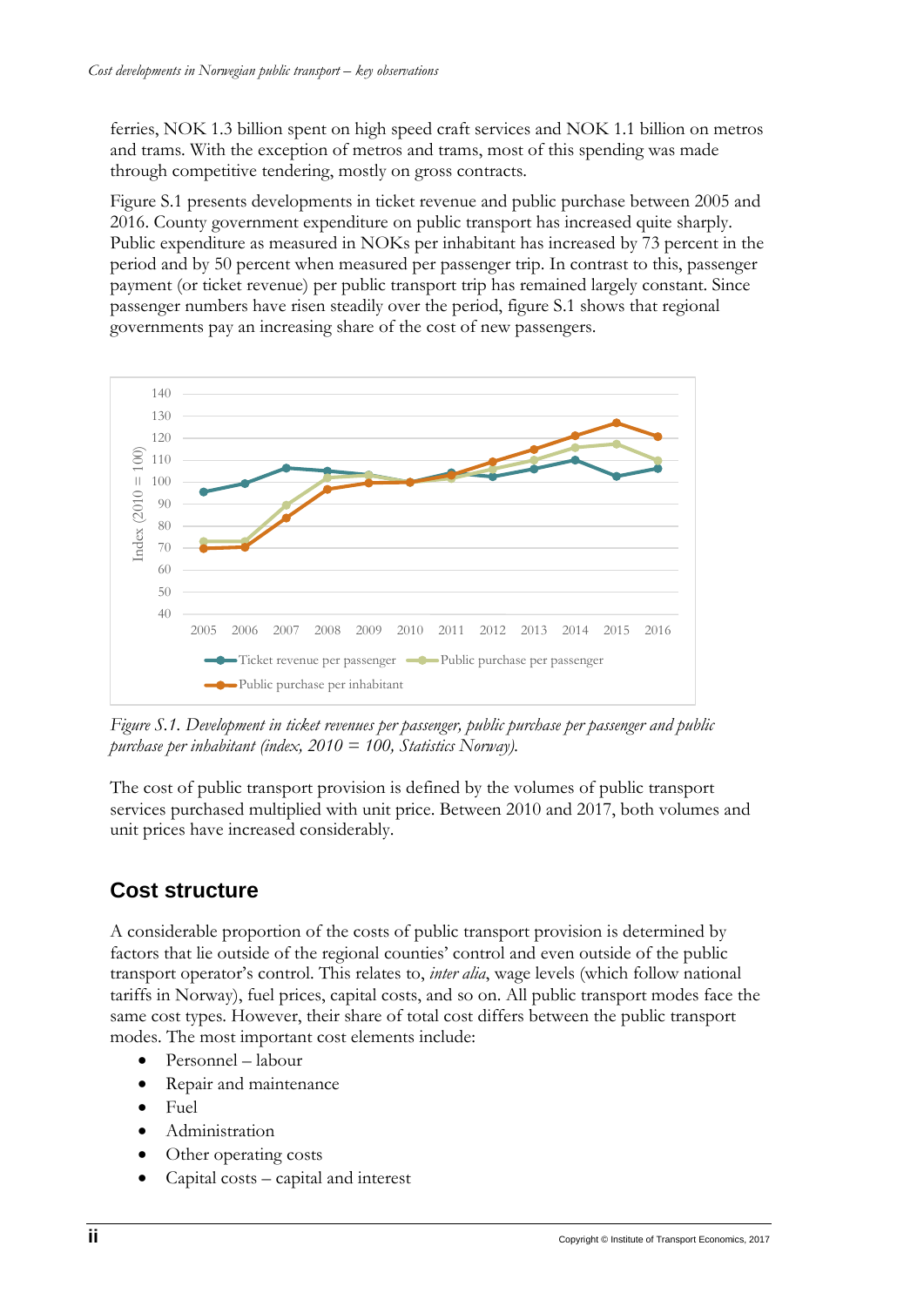Weighted together, they add up to cost indexes of public transport provision, which is suggestive of the unit price developments. Figure S.2 shows these indexes for bus, ferries and large high speed crafts. The three indexes have developed very similarly. Reflecting Norway's macroeconomic performance, labour costs have increased steadily and relatively rapidly during the period. Public transport by bus, boat and rail are relatively labour intensive industries. Therefore, wage increases translate heavily into cost increases for public transport. Further, the scope for reduced staffing is extremely limited – at least in the short run. Each bus or tram needs one driver and on the sea, staffing standards are largely determined by safety regulations.



*Figure S.2: Cost index for bus, ferries and large high speed craft. Q1, 2010 = 100 (Statistics Norway, TØI, MFM).* 

### **Policy-dependent cost drivers**

Regional policies can, however, impact on a number of cost drivers in public transport operations. For example:

- The "Zero growth goal" states that all urban passenger growth shall be taken by public transport, walk and cycling. In general, the marginal cost of an additional passenger is higher than the average cost of passengers. This means, for example, that a one percent passenger increase will cause a cost increase of more than one percent.
- Peak-hour demand, especially in cities, is in general very costly. The system capacity needed to handle the peak periods, lies idle or underutilized during off-peak periods. Adding to this, peak hour congestion drives the cost of public transport provision up further. Regional county governments can influence parts of the rushhour problems. For example, peak pricing of public transport and car use can help to smoothen out demand.
- School policies can also affect the rush hour problem. Firstly, school transport happens predominantly during rush hours. Secondly, in rural areas, public transport provision is largely defined by the needs for school transport. Thirdly, school location and school mergers determine the need for school transport.
- Vehicle technology: experiments with alternative vehicle technologies take place several places, in particular on road and sea. These trials are currently more costly